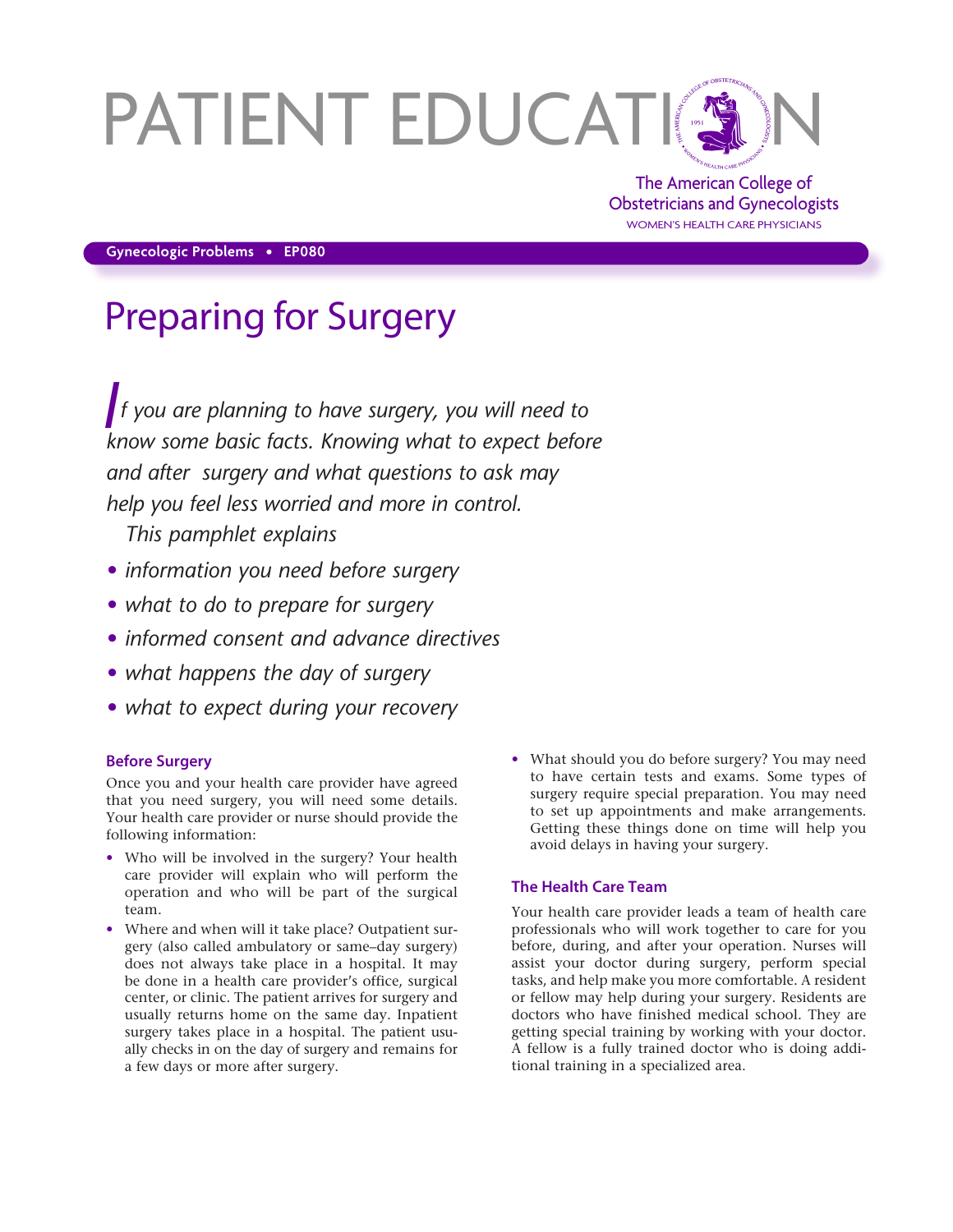The anesthesiologist is the person who is in charge of giving *anesthesia* and checking its effects. Sometimes anesthesia is given by a nurse–anesthetist who works under the direction of an anesthesiologist.

#### **Health Tips**

There are things you can do before your surgery to help it go smoothly and help you heal more quickly. Talk with your health care provider about the following:

- If you smoke, try to stop smoking before your operation. *General anesthesia* affects the normal function of your lungs. Any period of not smoking helps. It is best if you quit at least 2 weeks before surgery. If you cannot quit, even slowing down helps. Quitting smoking before surgery has the following benefits:
	- —Your risks related to anesthesia will be lower.
	- —Wound healing is faster.
	- —The risk of pneumonia, an infection of the lungs, is decreased.
- If you are taking medication, ask if you should keep taking it before or after the operation. Make sure your health care provider knows all of the medications you are taking, including those that have been prescribed for you and those that are bought over-the-counter, such as vitamins, herbs, or other supplements. Some medications should not be taken before an operation. Others may conflict with other medication prescribed for you.
- Follow a special diet before surgery if your health care provider suggests it.
- If you have *diabetes*, maintaining good control of your *glucose* levels before surgery may improve healing.

#### **Informed Consent and Advance Directives**

Your health care provider will explain what is involved in your treatment before you can agree to it. This process is called *informed consent* (see box "Informed Consent"). You will be asked to sign a consent form before surgery. This form says that you were involved in the decision-making process with your health care provider. Many consent forms describe the type of operation you will have, who will do it, what condition it is meant to treat or evaluate as well as the risks, benefits, and alternative treatments. Read it closely. Ask questions if there is something you do not understand.

An advance directive is a legal document that tells your health care providers about the types of care you want to receive if you are not able to make medical decisions. Advance directives should be considered before you have surgery. You can obtain advance directive forms from your health care provider, legal office, or state health department.

### **Informed Consent**

As part of informed consent, your health care provider should talk to you about the following things:

- What will be done
- Why you need it (benefits of the surgery)
- Risks of the surgery
- Risk of not having any treatment
- What other choices you may have

You should make sure you understand this information. Do not be afraid to ask questions. Have your health care provider go over anything that is not clear to you. If it is not possible for you, the patient, to sign the form, have a stand-in decision maker sign it for you.

#### **Presurgery Checkup**

A week or two before your surgery, you may need to have a physical exam and tests, which may include lab tests of your blood and urine, a chest X-ray, and an electrocardiogram. An electrocardiogram is a test of heart function with an instrument that prints out the results as a graph. Tell your health care provider about any changes in your health, medications, or symptoms that occur before your operation, even minor colds or infections.

#### **The Day Before Surgery**

Depending on the type of surgery, your health care provider may want you to use a laxative and eat lightly. Do not drink alcohol 24 hours before surgery. You also may be asked to use an enema at home a day or two before some types of surgery.

You may be told not to eat or drink anything for 6–12 hours before surgery. If you have had something to eat or drink during this time, tell your health care provider. If you have diabetes, ask the health care provider when you can have your last meal. Your health care provider will also tell you which medicines you may take with a sip of water on the morning of surgery.

#### **The Day of Surgery**

You will be asked to arrive early to prepare for the surgery. Be sure you have your insurance card.

Before leaving home, shower, wash your hair, and remove any nail polish or acrylic nails. Do not wear make up. Leave jewelry and other things of value at home. All jewelry usually needs to be removed from your body before the operation. If you will be staying overnight, bring only those items you will need, including a case for glasses, contact lenses, or dentures.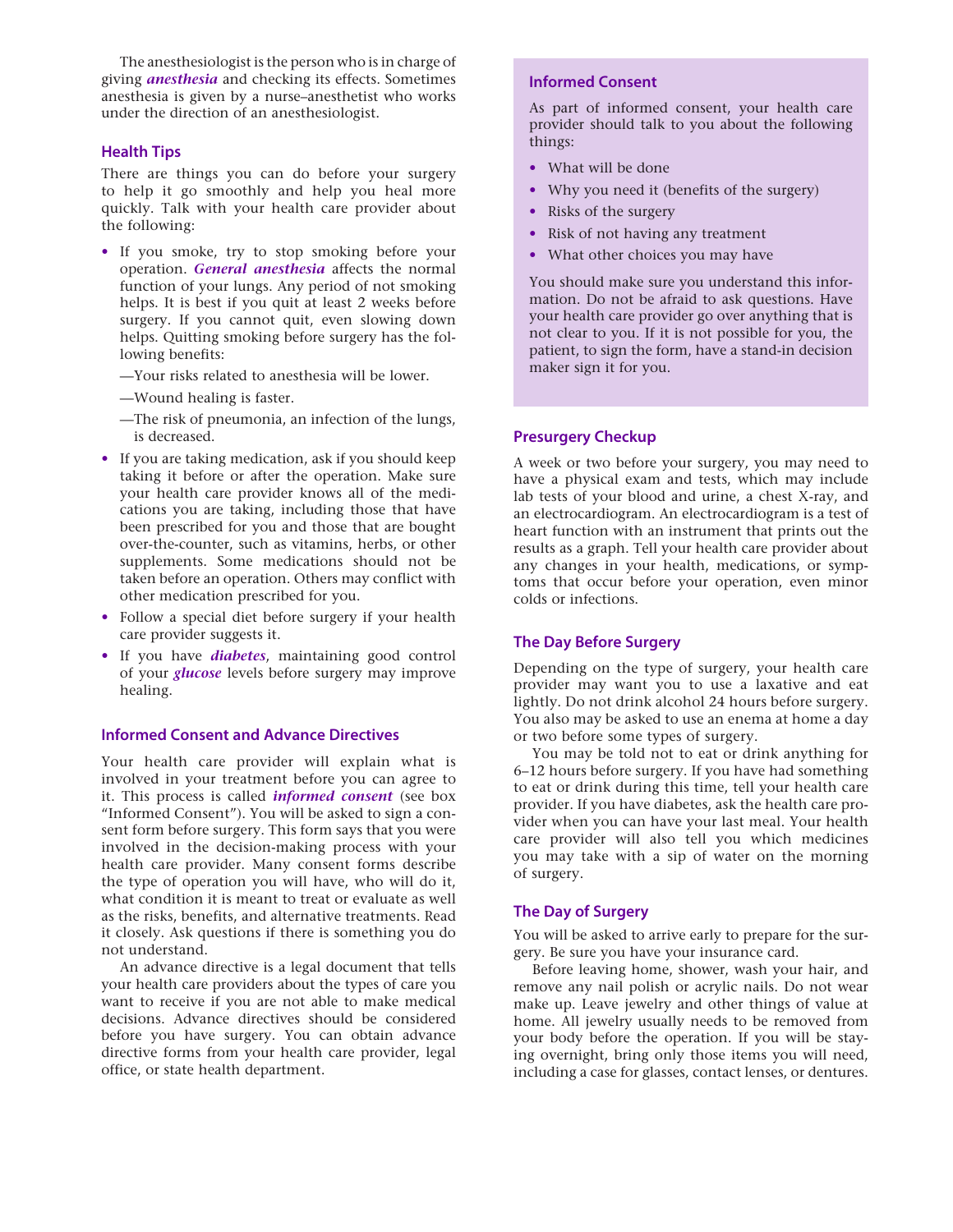You will be given an ID bracelet. It will include your name, birth date, and health care provider's name. Make sure this information is correct. It will be used to identify you throughout your stay in the hospital.

Be prepared to go over your health history, as well as any drug allergies, or allergies to food or latex (some surgical gloves are made of latex). You will be asked what medications you are taking. It may be helpful to bring a list.

#### **Preoperative Preparation**

Just before surgery, preoperative preparation takes place. The steps vary, but you may experience the following:

- You may be asked to remove the following items:
	- —Dentures and bridges
	- —Hearing aids
	- —Contact lenses and glasses
	- —Wigs, hairpins, combs, and barrettes
	- —Jewelry
- You will change from your clothes into a hospital gown and maybe a cap. Steps may be taken to help prevent *deep vein thrombosis*, a risk with all types of surgery. You may be given special stockings to wear, or inflatable devices may be put on your legs. You may be given drugs to reduce the risk of deep vein thrombosis.
- You will be taken to an area to wait until the surgical team is ready for you. Some places allow family members or friends to wait with you.
- Your health care provider or team will confirm your name, birth date, and type of surgery before you go to the operating room. If the operation is to be done on one side of your body, the site may be marked with a special pen.
- An anesthesiologist will discuss which type of anesthesia you will receive during the operation.
- A tube called an intravenous (IV) line may be placed into a vein in your arm or wrist. It is used for supplying your body with fluids, medication, or blood during and after the surgery.
- You may be given medication to help you relax. You also may be given other medications that your doctor has ordered, such as *antibiotics* to reduce the risk of infection.

#### **In the Operating Room**

After you have been taken into the operating room, you will be moved to the operating table. Monitors will be attached to various parts of your body to measure your pulse, oxygen level, and blood pressure.

The surgical team may again ask you your name, date of birth, and what operation you are having. A final review of medical records and tests may be done. This final confirmation is called a "time-out," and it is done for your safety. The time-out may be done before you are given a sedative, or you may not be awake during the time-out.

If you are having general anesthesia, it will be given through your IV line. After you are asleep, a tube called a *catheter* may be placed in your bladder to drain urine.

#### **After Surgery**

Once the operation is over, you will be moved into the recovery area. This area is equipped to monitor patients after surgery.

Many patients feel groggy, confused, and chilly when they wake up after an operation. Let your nurse know if you have a headache or nausea. You may have muscle aches or a sore throat shortly after surgery. These problems should not last long. You can ask for medicine to relieve them. You will remain in the recovery room until you are stable.

#### **Recovery**

During your recovery, be sure to ask for enough pain relievers to keep you comfortable. You may receive antibiotics and other medicines.

You may still have an IV line for fluids. It may take a few days before you are able to eat solid food. Sometimes the pain medicine may cause you to have little memory of the day of surgery.

As soon as possible, your nurses will have you move around as much as you can. You may be encouraged to get out of bed and walk around soon after your operation. You may feel tired and weak at first. The sooner you resume activity, the sooner your body's functions can get back to normal.

#### **Going Home**

After outpatient surgery, you will most likely be able to go home within hours. After inpatient surgery, you will stay in the hospital until your health care provider says you can go home.

Before you leave, a nurse or other health care provider will go over any instructions on diet, medicine, and care for your incision. You will be told what things or activities you should avoid and for how long (see box "Questions You Should Ask Before You Go Home").

You should know who to call if you have a problem and what things you should call your health care provider about, such as a fever or increased vaginal bleeding. Also remember that many pain medications cause constipation. Ask your health care provider what he or she recommends to prevent this problem.

You should not drive right after outpatient surgery. Arrange to have someone drive you home when you are ready to check out. Do not operate heavy machinery, make important legal decisions, or drink alcohol for the next 24 hours.